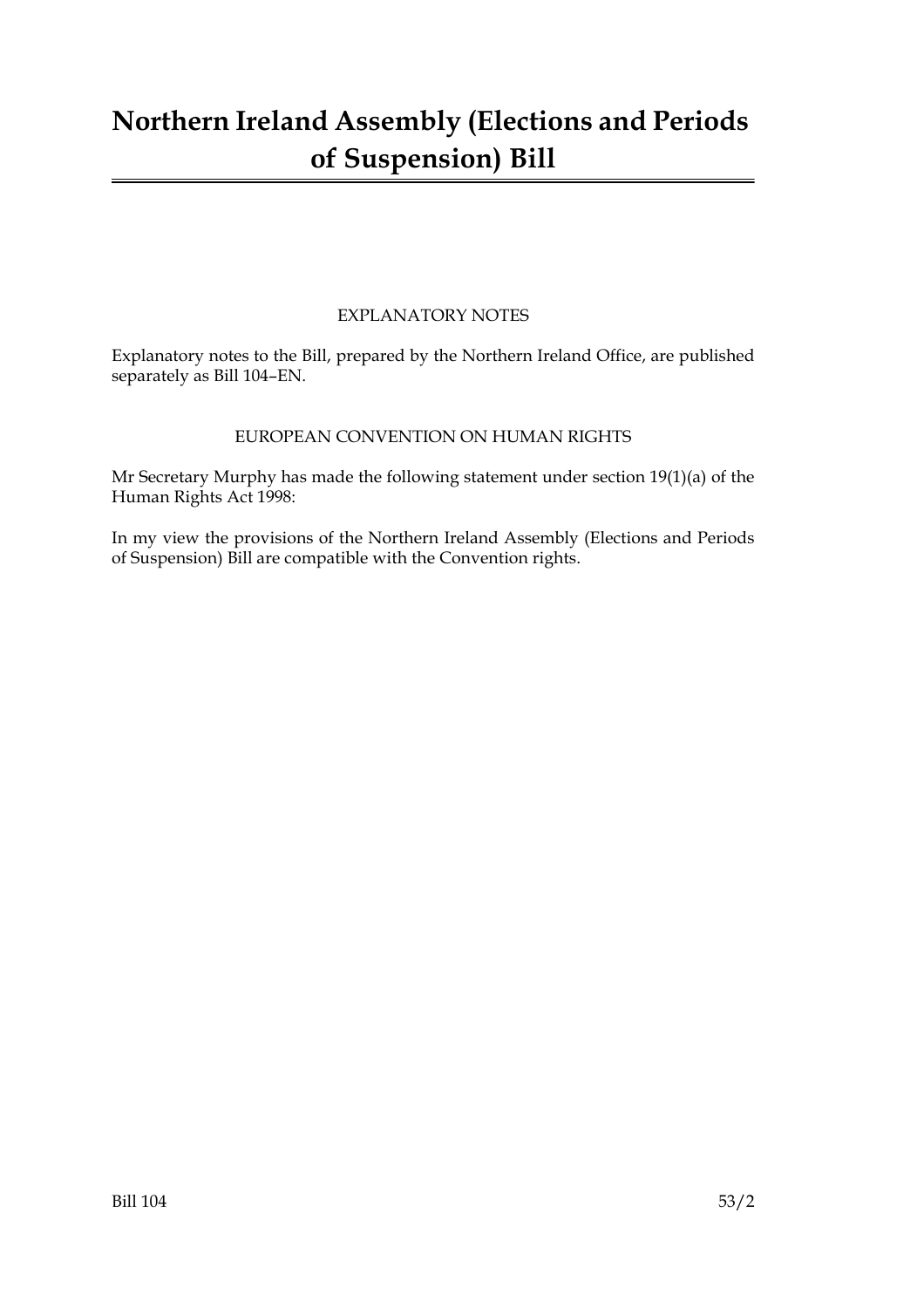# **Northern Ireland Assembly (Elections and Periods of Suspension) Bill**

### **CONTENTS**

- 1 Election of next Assembly
- 2 May election: supplementary provisions
- 3 Payments relating to May election
- 4 Remuneration of members of the Assembly
- 5 Supplementary provisions
- 6 Modification of enactments
- 7 Short title and interpretation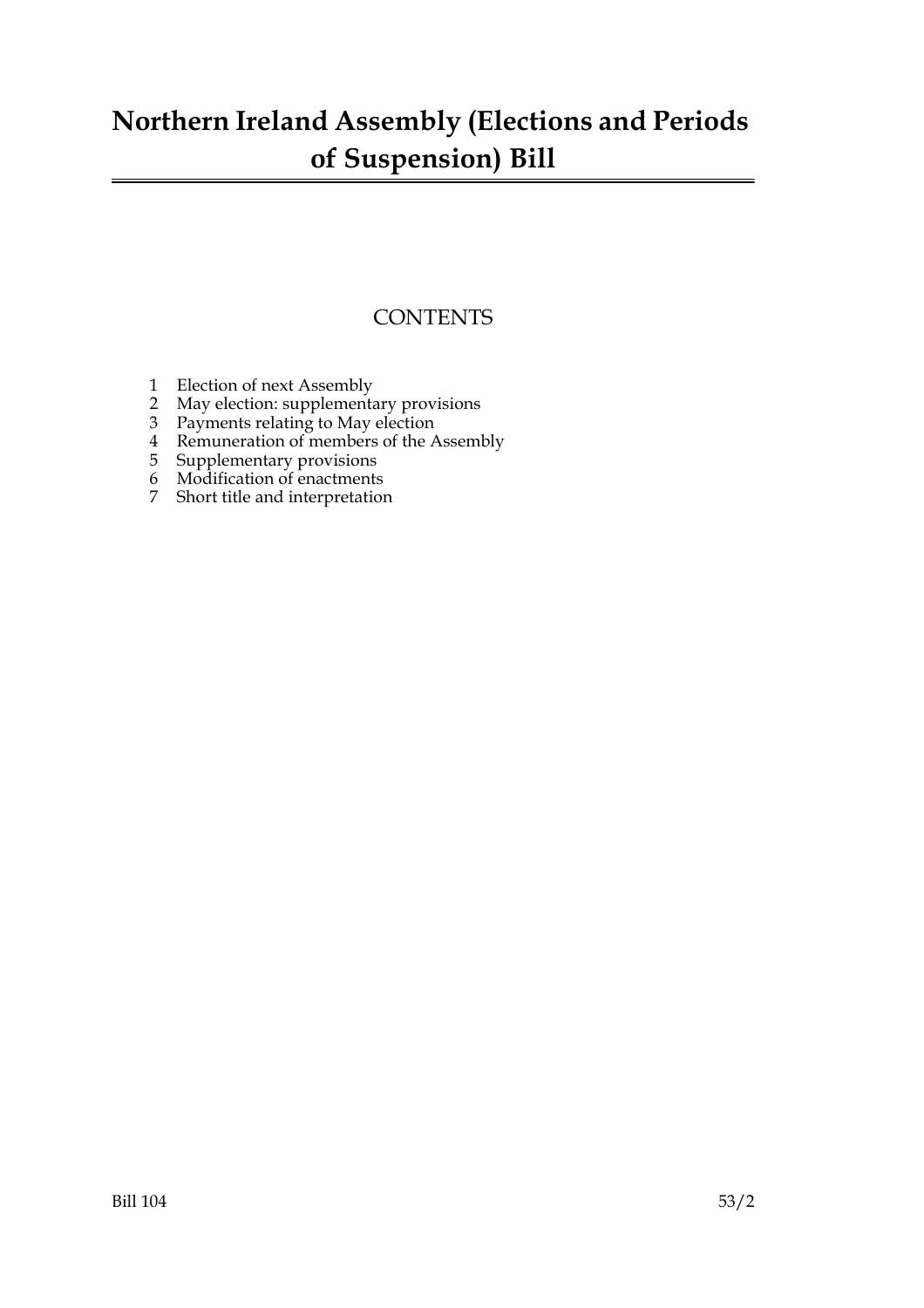# A **BILL** TO

Make further provision about the election of the next Northern Ireland Assembly; to make further provision about periods when section 1 of the Northern Ireland Act 2000 is in force; and for connected purposes.

E IT ENACTED by the Queen's most Excellent Majesty, by and with the advice and consent of the Lords Spiritual and Temporal, and Commons, in this present **B** E IT ENACTED by the Queen's most Excellent Majesty, by and with consent of the Lords Spiritual and Temporal, and Commons, Parliament assembled, and by the authority of the same, as follows:  $-$ 

#### **1 Election of next Assembly**

- (1) The Northern Ireland Act 1998 (c. 47) (in this Act referred to as "the 1998 Act") is amended as provided in subsections (2) and (3).
- (2) In section 31 (which provides for dates of Assembly elections and dissolutions, etc), for subsection (2) there is substituted—
	- "(2) The date of the poll for the election of the Assembly next following the Assembly elected under section 2 of the Northern Ireland (Elections) Act 1998 (and dissolved on 28th April 2003) shall be a date to be specified in an order made by the Secretary of State."
- (3) In section 96 (orders and regulations), after subsection (1) there is inserted—
	- "( $1A$ ) An order under section  $31(2)$  shall be made by statutory instrument, which shall be laid before Parliament by the Secretary of State after it is made."
- (4) The following apply in relation to the ordinary general election the poll for which is to be held on the date specified in an order under section 31(2) of the 1998 Act—
	- (a) the entry for Rule 1 of the Parliamentary Elections Rules (timetable) in Schedule 1 to the Northern Ireland Assembly (Elections) Order 2001 (SI 2001/2599) (which provides for the application with modifications to Assembly elections of provisions of the Representation of the People Act 1983 (c. 2) and other Acts) is to have effect as if the first entry in the second column of the substituted Timetable (which relates to

*5*

*10*

*20*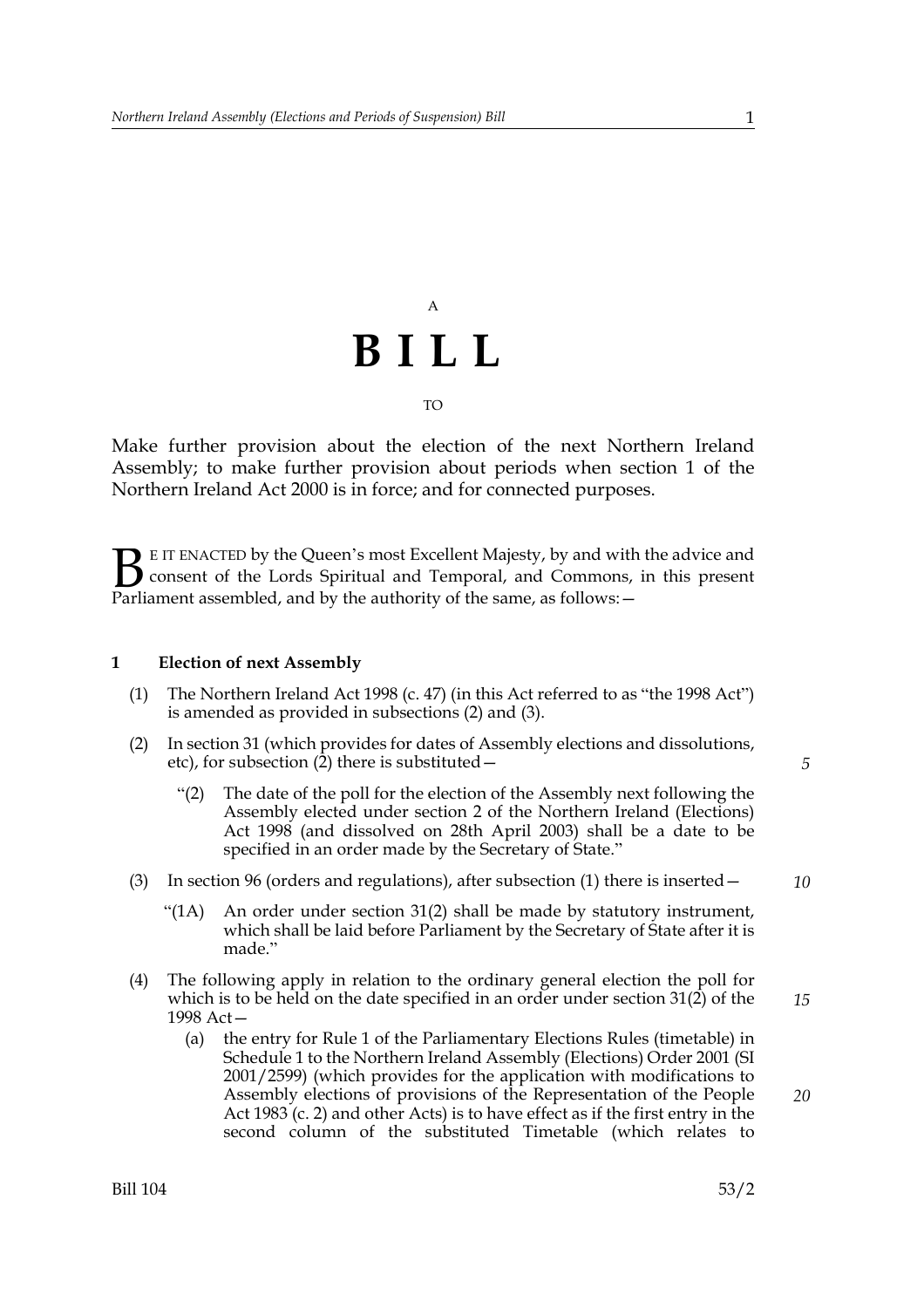publication of notice of an election) read "Not later than the 20th day before the date of the poll.", and

- (b) paragraph 7 of each of Schedules 9 and 10 to the Political Parties, Elections and Referendums Act 2000 (c. 41) (which provide for limits on campaign expenditure and controlled expenditure respectively in relation to Assembly elections) is to have effect as if "the relevant period" for the purposes of that paragraph were the period beginning with the date when the order under section 31(2) of the 1998 Act is made and ending with the date of the poll (and sub-paragraphs (3) and (4) of that paragraph are not to apply).
- (5) In section 1 of the Northern Ireland Assembly Elections Act 2003 (c. 3) (dates of election, etc), the following are repealed paragraph (a) of subsection (2), subsections (3) to (6).

#### **2 May election: supplementary provisions**

- (1) Any step taken pursuant to the Election Rules in connection with the May election—
	- (a) shall cease to have effect in relation to that election, and
	- (b) is not to have effect in relation to any other election.
- (2) This applies, for example, to the delivery of any nomination paper in connection with the May election. *20*
- (3) Any deposit made for the purposes of the May election is to be returned.
- (4) In this section, the "Election Rules" means the rules in Schedule 1 to the Representation of the People Act 1983 (c. 2), as applied by Article 3 of and Schedule 1 to the Northern Ireland Assembly (Elections) Order 2001 (SI 2001/ 2599).

#### **3 Payments relating to May election**

(1) The Secretary of State may make payments, in accordance with a scheme under this section, in connection with the May election.

#### (2) The scheme must provide for the payments to be made to—

- (a) registered parties, in connection with campaign expenditure, and
- (b) candidates at the May election, in connection with their election expenses.
- (3) The scheme must make provision for  $-$ 
	- (a) what is to count as campaign expenditure or as election expenses (including any period during which it or they must have been incurred in order to count), *35*
	- (b) who is to count as a candidate,
	- (c) a ceiling on payments that may be made under the scheme (or different ceilings for different descriptions of payment), and
	- (d) arrangements for claiming, verifying and making the payments (including any date by which claims must be made),

and it may make provision for anything else which is relevant for the purposes of the scheme.

*15*

*5*

*10*

*25*

*30*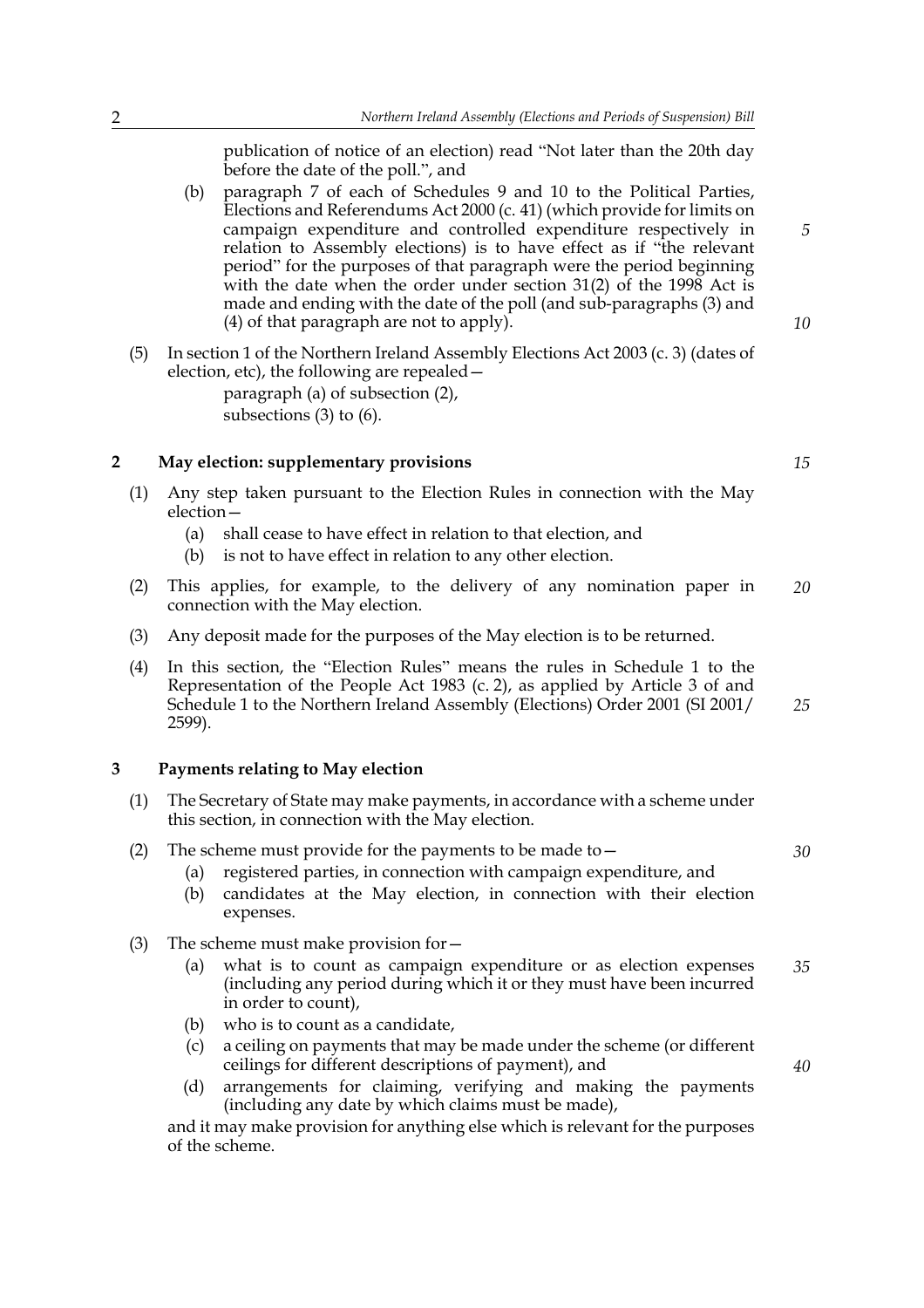- (4) The scheme may, in particular, provide for campaign expenditure which would have counted towards the total by virtue of section 1(5) of the Northern Ireland Assembly Elections Act 2003 (c. 3) to count correspondingly for the purposes of payments under the scheme.
- (5) The Electoral Commission must submit recommendations to the Secretary of State for the terms of the scheme. *5*
- (6) When the Secretary of State receives the recommendations, he must make a scheme in terms which either give effect to those recommendations, or which do so with any modifications he thinks appropriate.
- (7) The Secretary of State must publish the scheme which he makes, and he may do so in any way which appears appropriate to him. *10*
- (8) *Payments made under a scheme under this section are to be made out of money provided by Parliament.*
- (9) In this section, "registered party" has the same meaning as in the Political Parties, Elections and Referendums Act 2000 (c. 41).

**4 Remuneration of members of the Assembly**

- (1) *In relation to the dissolution of the Assembly on 28th April 2003 and the next Assembly election, section 47 of the 1998 Act (remuneration of members) is to have effect as if, for subsection (10) of that section, there were substituted—*
	- *"(10) For the purposes of this section, a person who is a member of the Assembly immediately before the Assembly is dissolved shall be treated— 20*
		- (a) *as if he were a member of the Assembly until the end of the day which is the latest day for the delivery of nomination papers for the next Assembly election; and*
		- (b) *if he is nominated as a candidate at the next Assembly election, as if he were a member of the Assembly until the end of the day of the poll for that election." 25*
- (2) *Subsection (1) does not affect an entitlement any person has by virtue of section 47(10) of the 1998 Act in respect of any period before the passing of this Act.*
- (3) *While section 1 of the Northern Ireland Act 2000 (c. 1) is in force, references in subsections (1) and (2) to section 47 of the 1998 Act are to be read with paragraph 9 of the Schedule to the 2000 Act. 30*
- (4) *In this section, "the next Assembly election" means the election the poll for which is to be held on the date specified in an order under section 31(2) of the 1998 Act (as substituted by section 1(2) of this Act) .*

#### **5 Supplementary provisions**

- (1) The Schedule to the Northern Ireland Act 2000 (provisions applicable during suspension) is amended as follows.
- (2) In paragraph 7 (subordinate instruments, etc), after sub-paragraph (6) there is inserted—
	- "(6A) Without prejudice to any requirement under this Schedule, so much of any enactment or instrument as requires any instrument or

*35*

*15*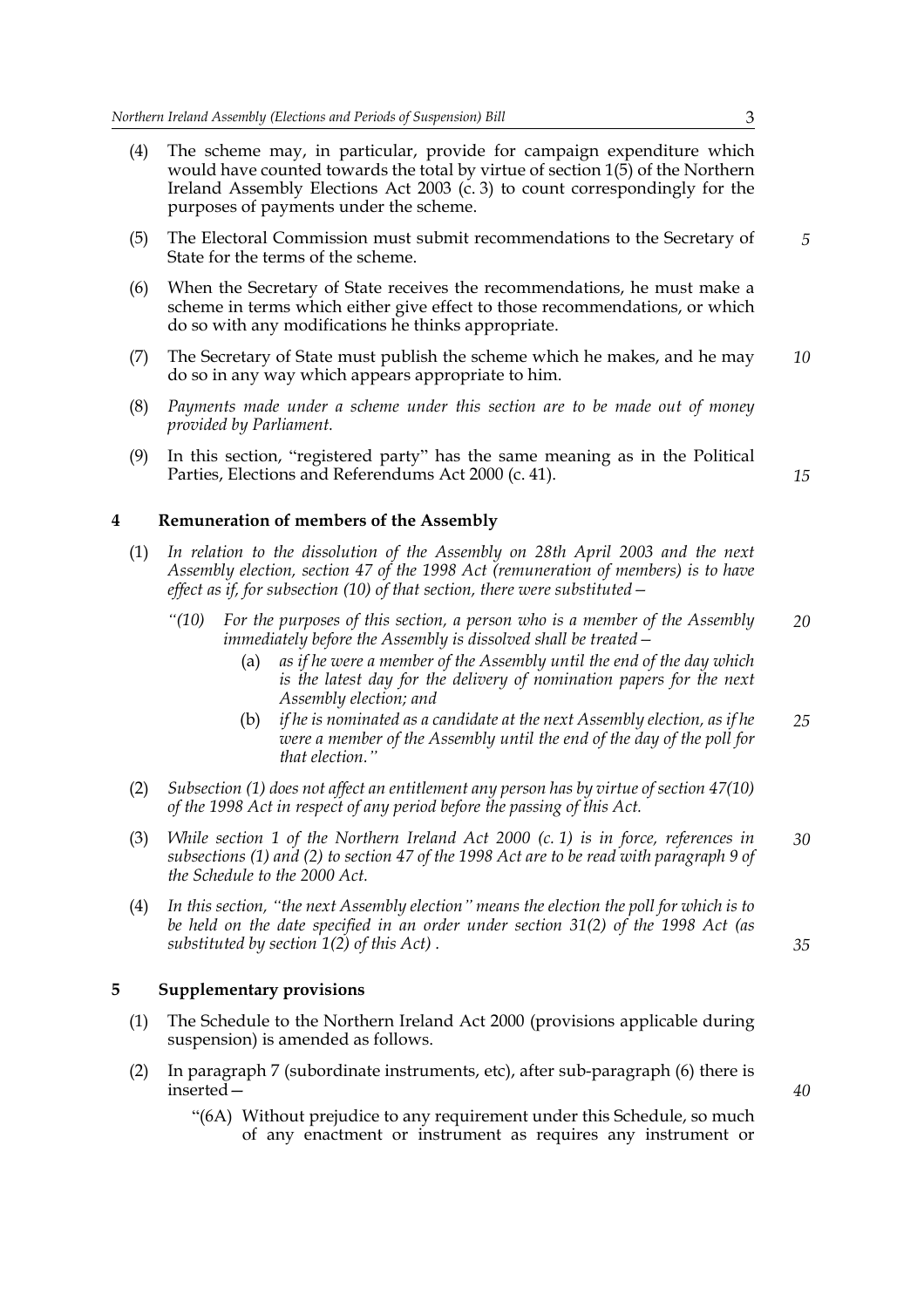document to be laid before the Assembly does not apply during any period while section 1 is in force when the Assembly is dissolved."

- (3) In paragraph 11 (audit), after sub-paragraph (3) there is added—
	- "(4) While section 1 is in force, Article 6(2) of the Audit (Northern Ireland) Order 1987 (expenses and accounts of Northern Ireland Audit Office) shall have effect as if for the words "the committee established under section 66 of the Northern Ireland Act 1998", and "that committee", there were substituted "the Department"."
- (4) After paragraph 11, there is added—

#### *"Use of resources and resource accounts*

- 11A While section 1 is in force, the Government Resources and Accounts Act (Northern Ireland) 2001 shall have effect as if—
	- (a) in section 6(4), for the words "an estimate is approved by the Assembly for that body or person in respect of each financial year" there were substituted "an estimate was approved by the Assembly for that body or person in respect of the financial year ending 31st March 2003";
	- (b) in section 9(1), for the words "A Northern Ireland department for which an estimate is approved by the Assembly in respect of a financial year shall prepare accounts (to be known as resource accounts) for that year" there were substituted "Each Northern Ireland department shall prepare accounts (to be known as resource accounts) for each financial year"; and
	- (c) in section 13(1), for the words "an estimate is approved by the Assembly for any body or person in respect of any financial year" there were substituted "the use of resources by any body or person is authorised in respect of any financial year by Act of the Assembly"." *25*
- (5) In paragraph 13 (Ombudsman and Commissioner for Complaints), after subparagraph (2) there is added— *30*
	- "(3) During any period while section 1 is in force when the Assembly is dissolved, any complaint under the Ombudsman (Northern Ireland) Order 1996 may be made to, and referred to the Ombudsman by, a member of the House of Commons; and references to a member of the Assembly in Articles 9, 11, 16 and 18 of that Order shall be construed accordingly."
- (6) After paragraph 13, there is added—

#### *"Financial assistance for political parties*

- *14 While section 1 is in force, the Financial Assistance for Political Parties Act (Northern Ireland) 2000 shall have effect as if— 40*
	- (d) *in section 1, for the words "assisting members of the Assembly who are connected with such parties to perform their Assembly duties" there were substituted "assisting them to engage in political discussions about a return to devolved government"; and*
	- (e) *in section 2(2), paragraph (c) were omitted."*

*10*

*5*

*15*

*20*

*35*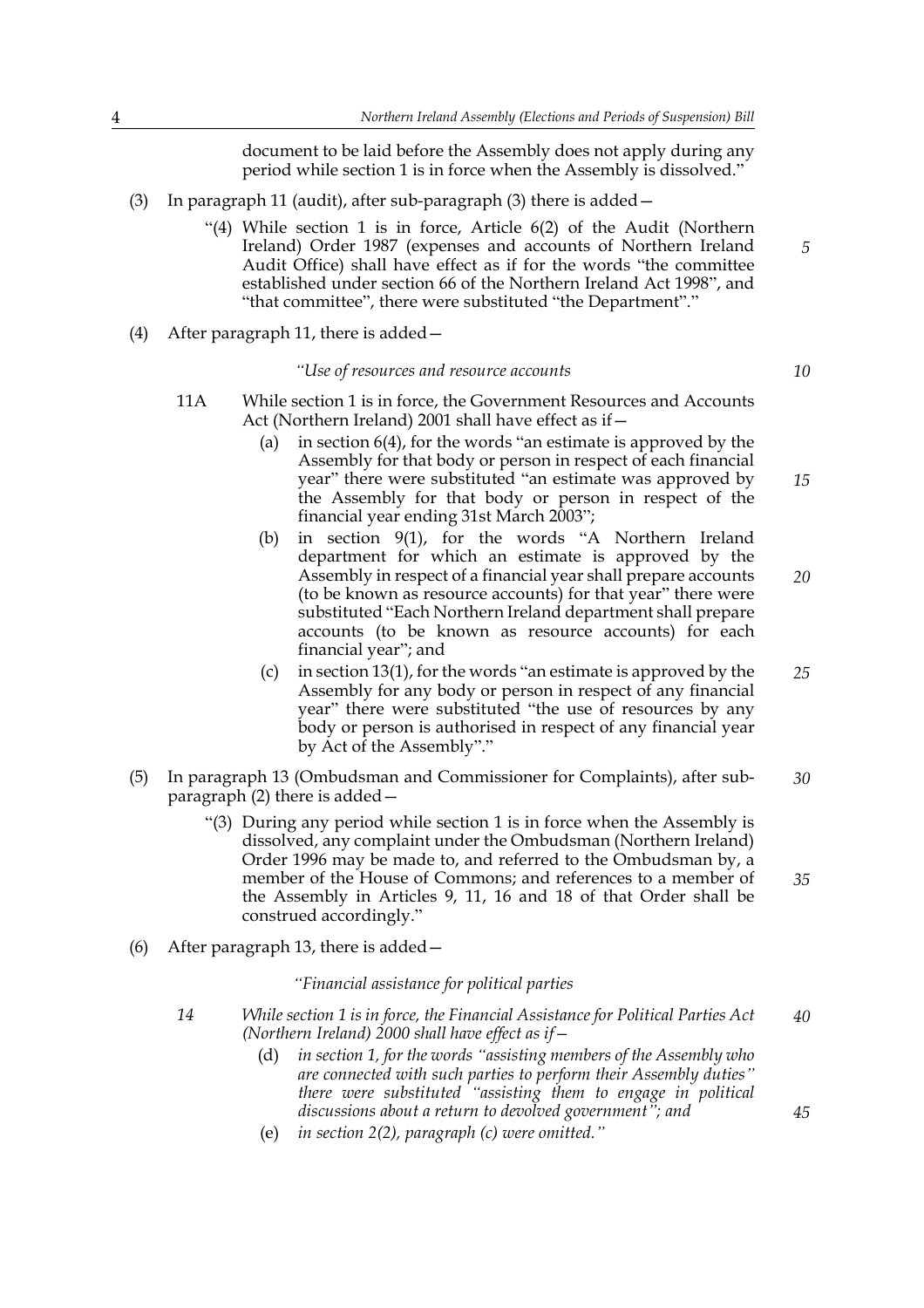#### **6 Modification of enactments**

- (1) The Secretary of State may by order made by statutory instrument make such modifications of enactments as appear to him to be necessary or expedient in consequence of, or in connection with, any provision made by, or under, this Act.
- (2) An order under subsection (1) may, in particular, make provision modifying any duty of the Chief Electoral Officer for Northern Ireland whereby (apart from the order) he must perform any function or discharge any duty on or by reference to any particular date.
- (3) An order under subsection (1) may also make such supplementary, incidental or consequential provision as the Secretary of State considers necessary or expedient. *10*
- (4) In subsection (1), "enactment" includes—
	- (a) a provision of an Act (including this Act),
	- (b) a provision of, or any instrument made under, Northern Ireland legislation, *15*
	- (c) a provision of subordinate legislation (within the meaning of the Interpretation Act 1978 (c. 30)).
- (5) An order under subsection (1) may not be made unless a draft of the order has been approved by a resolution of each House of Parliament.
- (6) Subsection (5) does not apply to an order under subsection (1) if the order declares that the Secretary of State considers it to be expedient for the order to be made without the approval mentioned in that subsection.
- (7) An order containing a declaration under subsection  $(6)$  -
	- (a) must be laid before Parliament after being made, and
	- (b) ceases to have effect if it is not approved by a resolution of each House of Parliament before the end of the period of 40 days beginning with the date on which it is made.
- (8) Subsection  $(7)(b)$  does not prejudice  $-$ 
	- (a) anything done as a result of the order before it ceased to have effect, or *30*
	- (b) the making of a new order.
- (9) In calculating the period of 40 days mentioned in subsection  $(7)(b)$ , no account is to be taken of any time during which Parliament is dissolved or prorogued or during which both Houses are adjourned for more than four days.

#### **7 Short title and interpretation**

- (1) This Act may be cited as the Northern Ireland Assembly (Elections and Periods of Suspension) Act 2003.
- (2) In this Act—
	- (a) "the 1998 Act" means the Northern Ireland Act 1998 (c. 47),
	- (b) "Assembly" means Northern Ireland Assembly,
	- (c) "the May election" means the election of the Assembly the poll for which was to have taken place on 29th May 2003.

*5*

*20*

*25*

*35*